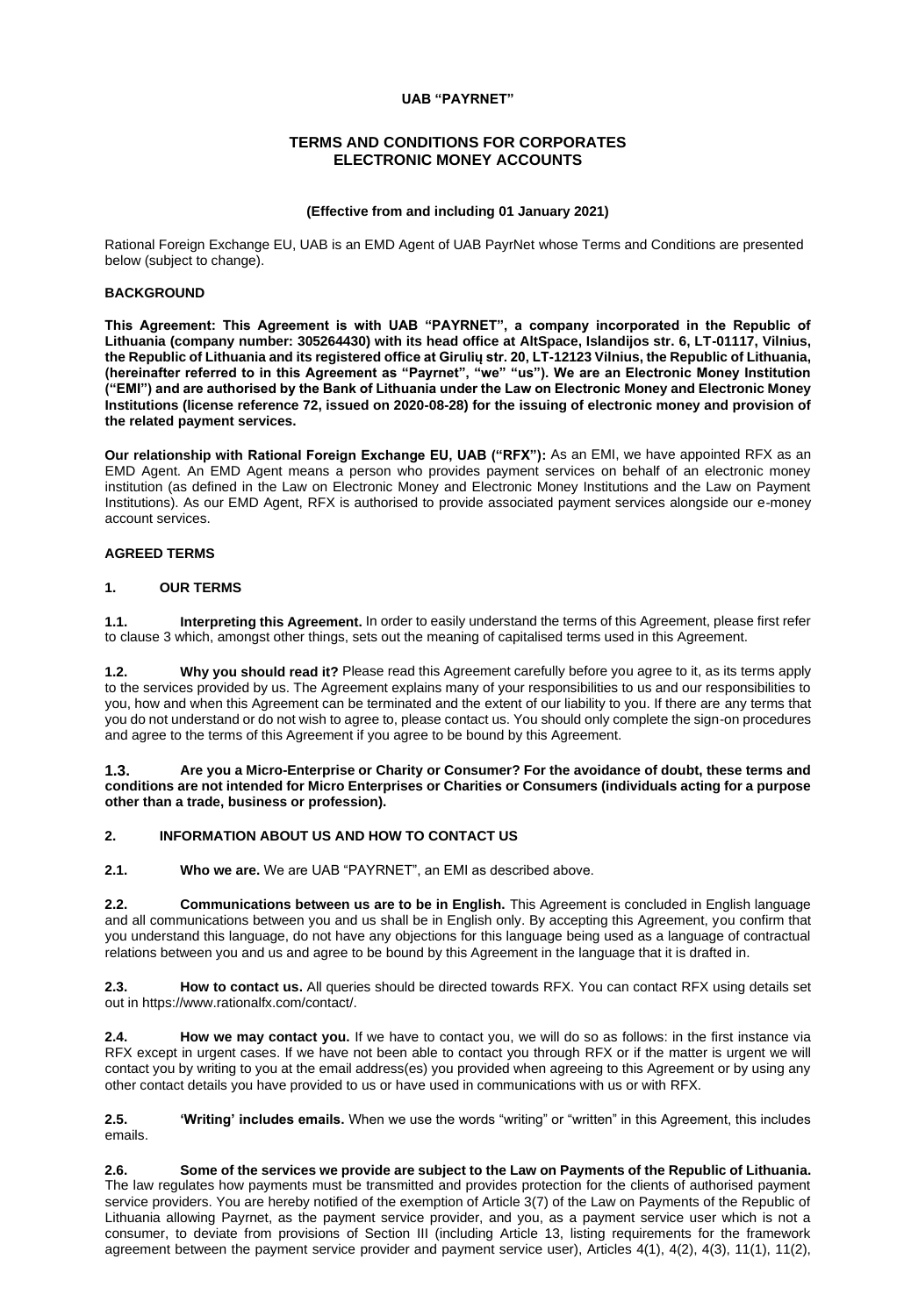11(5), 29(3), 36 (to the extent the term for notifying about unauthorised or improperly executed payment transactions is concerned), 37, 39, 41, 44, 51, 52 of the Law on Payments of the Republic of Lithuania. You are hereby notified and by accepting this Agreement you confirm your understanding that either this Agreement or the agreement between RFX, which is providing payment services to you on our behalf, and you might in certain cases deviate from the mentioned provisions of the law, including that the contents of both agreements may be narrower than required under Article 13 of the Law on Payments of the Republic of Lithuania, and agree to be bound by this Agreement and agreement between RFX and you as they are worded, including any such deviations.

#### **3. INTERPRETATION**

**3.1.** The definitions set out in this clause apply in this Agreement as follows:

**"Agreement"** means this agreement and the privacy policy, a copy of which is available on our Website.

**"Business Day"** means a day when the clearing banks in Vilnius are open for business, excluding Saturdays, Sundays and public holidays in Lithuania.

**"Durable Medium"** means an instrument which enables you to store information addressed personally to you in a way accessible for future reference for a period of time adequate for the purposes of the information and which allows the unchanged reproduction of the information stored.

**"Electronic Money"** means electronically stored monetary value as represented by a claim against us.

**"Regulations"** means the Law on Payments of the Republic of Lithuania No VIII-1370 of 28 October 1999 (as amended) and the Law on Electronic Money and Electronic Money Institutions of the Republic of Lithuania No XIII-1094 of 17 April 2018 (as amended).

**"Safeguarded Account"** means the bank account(s) belonging to us, which are separate to our own office bank accounts, into which we will receive money from you, or on your behalf, in return for the issuance of Electronic Money.

**"Services"** means the e-money account services.

**"Website"** means our website from time to time, currently […].

**3.2.** Subclause, clause and paragraph headings shall not affect the interpretation of this Agreement and references to subclauses, clauses and paragraphs are to the subclauses, clauses and paragraphs of this Agreement.

**3.3.** Any words following the terms including, include, in particular, for example or any similar expression shall be construed as illustrative and shall not limit the sense of the words, description, definition, phrase or term preceding those terms.

**3.4.** Unless the context otherwise requires, words in the singular shall include the plural, and in the plural shall include the singular.

**3.5.** A reference to a statute or statutory provision is a reference to it as amended, extended or re-enacted from time to time and reference to a statute or statutory provision shall include all subordinate legislation made from time to time.

# **4. TERM AND BECOMING A CLIENT**

**4.1. How can you agree to this Agreement?** You can agree to this Agreement by registering with RFX.

**4.2. When will you become a client of ours?** You will be bound by this Agreement once you have agreed to it as set out above and this Agreement shall remain in force until terminated in accordance with its terms.

# **5. SERVICES**

**5.1.** As part of the Services, we shall issue you with Electronic Money upon receipt of money from you or a third party on your behalf, store your Electronic Money and redeem Electronic Money both on your express instruction and in accordance with this Agreement and the agreement of RFX.

**5.2. Our Services do not include the provision of advice.** We do not offer advice under this Agreement on any matter including (without limit) the merits or otherwise of any currency transactions, on taxation, or markets.

**5.3. Provision of payment services.** We shall provide you only with the Services as per clause 5.1 above. RFX shall, under a separate agreement between you and RFX, provide you with other agreed payment services. For the avoidance of doubt, that separate agreement between RFX and you for the provision of payment services constitutes the framework agreement between the payment service provider and payment service user, which shall include all the information required under the Regulations. This Agreement therefore does not describe the provision of payment services, for which you shall refer to your agreement with RFX.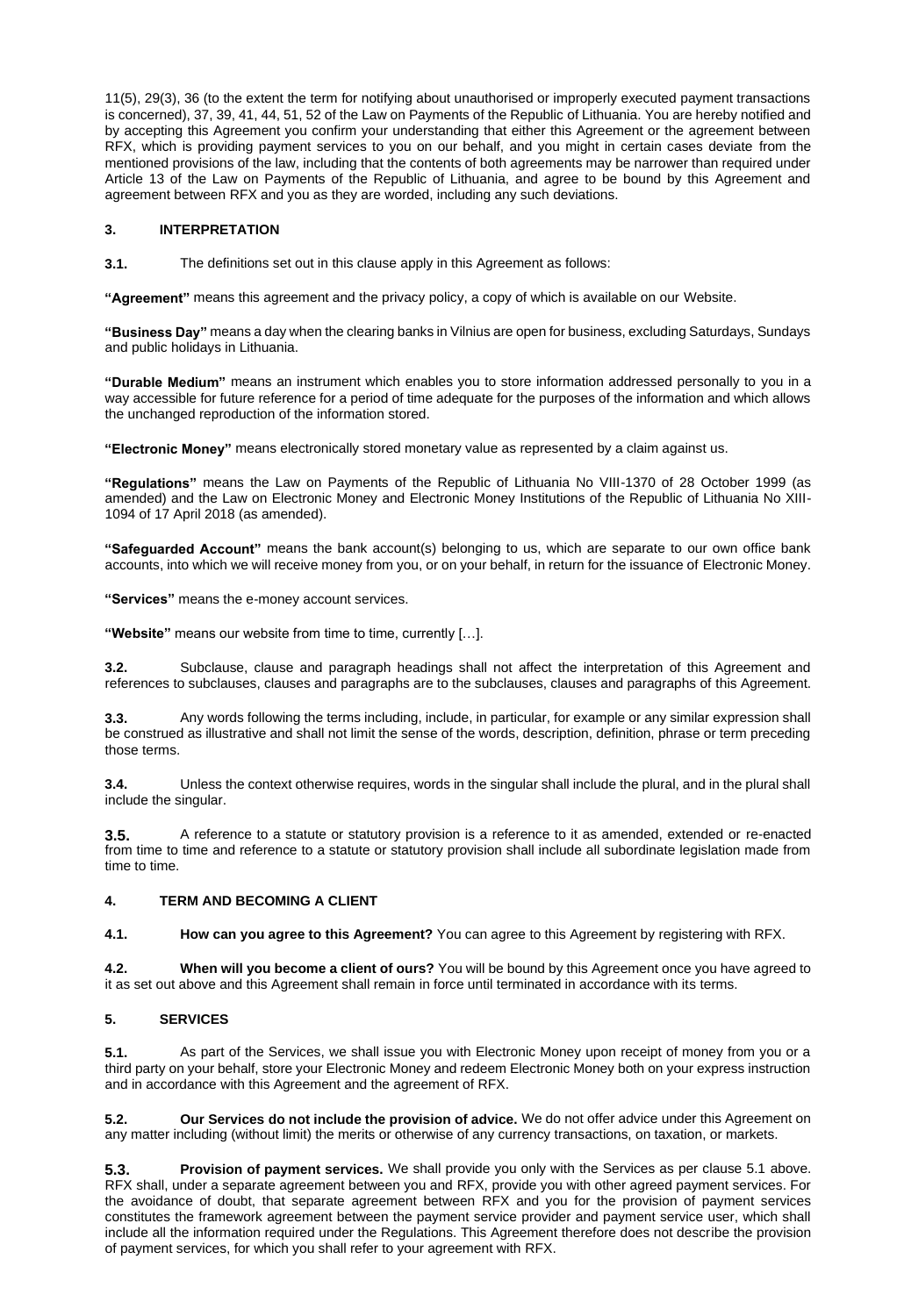# **6. ISSUING ELECTRONIC MONEY TO YOU**

**6.1.** For the avoidance of doubt, this section is only applicable for unregulated entities and Small Payment Institutions (SPI).

**6.2.** Where we receive money from you or on your behalf, this money will be held by us in the relevant Safeguarded Account in exchange for the issuance by us to you of Electronic Money. Your funds will not be used by us for any other purpose and in the unlikely event that we become insolvent, your e-money is protected in an EEAauthorised credit institution or the Bank of Lithuania.

**6.3.** When we issue you with Electronic Money, you holding the Electronic Money and us holding the funds corresponding to the Electronic Money is not the same as a bank holding your money in that (i) we cannot and will not use the funds to invest or lend to other persons or entities; (ii) the Electronic Money will not accrue interest; and (iii) the Electronic Money is not covered by the Deposit Insurance Scheme of the Republic of Lithuania or a comparable guarantee scheme in any other country.

**6.4.** You may hold Electronic Money and we may hold funds corresponding to your Electronic Money indefinitely. However, if we hold Electronic Money for you for more than 12 (twelve) months, with no activity on the account during those 12 (twelve) months, we shall use reasonable endeavours to contact you to redeem the Electronic Money and return the corresponding funds to you. If we are unable to contact you, we may redeem the Electronic Money and send the corresponding funds, less any of our costs incurred, to the last known bank account we have on file for you.

**6.5.** You can redeem the Electronic Money you hold with us and receive the corresponding funds into a bank account belonging to you by entering into a payment contract between RFX and you whereby RFX commits to executing one or more payments on your behalf pursuant to a request from you to RFX for RFX to execute one or more payments and using your own bank details as the recipient of money pursuant to such payments.

**6.6.** When executing the payment under a request from you to RFX to the recipient, we will also automatically redeem your Electronic Money and send the corresponding amount of funds to the recipient of money pursuant to such payment according to the terms of the relevant payment contract between RFX and you.

**6.7.** Redemption of your Electronic Money as such will always be free of charge.

**6.8.** We accept no responsibility in the event that you send money to the incorrect account.

**6.9.** We do not accept cash or cheques. We accept monies via a variety of methods of electronic funds transfer to our bank account, the details of which we shall provide to you upon request.

# **7. GENERAL LIMITATION OF LIABILITY**

**7.1.** Where we and another person (such as a payment services provider) are liable to you in respect of the same matter or item, you agree that our liability to you will not be increased by any limitation of liability you have agreed with that other person or because of your inability to recover from that other person beyond what our liability would have been had no such limitation been agreed and/or if that other person had paid his or its share.

**7.2.** Where any loss, liability, cost or expense (a "Loss") is suffered by you for which we would otherwise be jointly and severally or jointly liable with any third party or third parties, the extent to which such Loss shall be recoverable by you from us (as opposed to any third parties) shall be limited so as to be in proportion to the aggregate of our contribution to the overall fault for such Loss, as agreed between all of the relevant parties or, in the absence of agreement, as determined by a court of competent jurisdiction. For the purposes of assessing the contribution to the Loss in question of any third party for the purposes of this clause, no account shall be taken of any limit imposed or agreed on the amount of liability of such third party by any agreement (including any settlement agreement) made before or after such Loss occurred or was otherwise incurred.

**7.3.** We shall not be liable for any bank charges that you may incur in sending funds to or receiving funds from us.

**7.4.** Nothing in this Agreement limits or excludes our liability for death or personal injury caused by our negligence or for any damage or liability incurred by you as a result of fraud or fraudulent misrepresentation by us or to the extent that the liability may not be excluded or limited by any applicable law.

# **8. COMPLAINTS**

8.1. If you feel that we have not met your expectations in the delivery of our Services, in the first instance contact RFX using the contact email address for complaints set out in the separate agreement between you and RFX. If RFX does not deal with your complaint adequately, please contact us via email to complaints@payr.net.

**8.2.** We have internal procedures for handling complaints fairly and promptly in accordance with the Bank of Lithuania requirements. A copy of our complaints' procedure is available on our Website and may also be submitted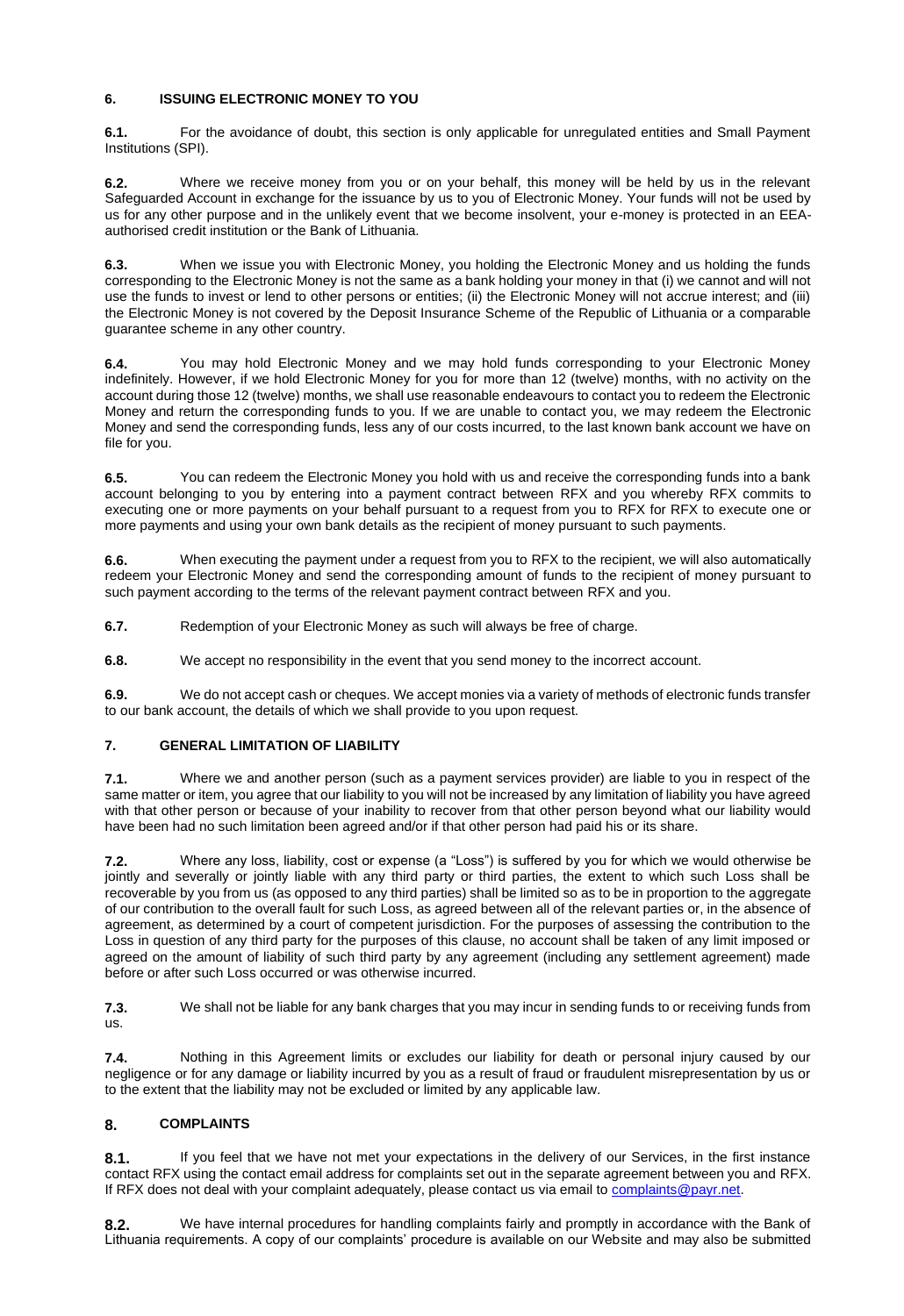to you directly upon request.

**8.3.** We will respond to your complaint in writing or using another Durable Medium within 15 (fifteen) Business Days after the receipt of complaint. In exceptional cases, due to reasons which are beyond our control, we may send you a preliminary response by indicating reasons for delay and the term by which you will receive our final response. In any case the term for provision of final response will not exceed 35 (thirty-five) Business Days after the receipt of complaint. Handling of complaints is free of charge. Should you not be satisfied with our final response, or should we fail to respond to you, you always have a right to apply to the Bank of Lithuania as per clause 8.4 below or the competent court as per clause 8.5 below.

**8.4.** You may address the Bank of Lithuania with a request to protect your rights and legitimate interests which you consider having been violated. Such complaints may be submitted in writing or by electronic means at the following addresses: (i) Totorių st. 4, LT-01121 Vilnius, info@lb.lt, and/or (ii) Žalgirio st. 90, Vilnius, e-mail[: frpt@lb.lt.](mailto:frpt@lb.lt) Complaints must be submitted in Lithuanian or English languages.

**8.5.** Any dispute arising out of or in connection with this Agreement, including without limitation any disputes regarding its valid conclusion, existence, nullity, breach, termination or invalidity shall be finally referred to and resolved by the courts of the Republic of Lithuania, except where prohibited by EU law. Before referring the dispute to court, you and us will endeavour to resolve the dispute by amicable negotiations.

# **9. ESTABLISHING YOUR IDENTITY**

**9.1.** To comply with the requirements of the Law on the Prevention of Money Laundering and Terrorist Financing of the Republic of Lithuania and related regulations, it may be necessary to obtain from you, and retain, evidence of your personal identity (or directors or partners of your business and/or your ultimate beneficial owners) in our records from time to time. If satisfactory evidence is not promptly provided to us, we cannot accept you as our customer.

**9.2.** To assist us with meeting our obligations, we may carry out an electronic verification check via third party providers in order to verify your or your shareholders' or officers' or partners', identity. If such searches are carried out, we may keep records of the contents and results of such searches in accordance with all current and applicable laws. You acknowledge that us carrying out an electronic verification check may leave a soft footprint on the individual or entity's credit history. You warrant that you have obtained the consent to such checks being carried out from each individual officer and shareholder owning 10% or more of you.

**9.3.** We are also obliged to report any reasonable suspicions about instructions received, transactions and activities to the regulatory authorities. This may affect our relationship with you so far as confidentiality is concerned. If we are required under legislation (including the Law on the Prevention of Money Laundering and Terrorist Financing of the Republic of Lithuania) to refrain from communicating with you and/or proceeding with your instructions, we can accept no liability for the consequences of being prevented from doing so.

#### **10. TERMINATION**

#### **10.1. When we may terminate or suspend this Agreement.**

10.1.1. We can terminate this Agreement at any time:

10.1.1.1.if you breach this Agreement; and/or

10.1.1.2.if we suspect that you are using the Services for any illegal purposes.

10.1.2. We may suspend or terminate your access to the Services where we have reasonable grounds for concern relating to: (i) the security of your account(s), whether or not you have informed us of a security breach; and/or (ii) the suspected unauthorised or fraudulent use of your account(s).

10.1.3. If RFX notifies us that its agreement with you has terminated, we can terminate this Agreement with immediate effect.

10.1.4. If you terminate your agreement with RFX or that agreement is terminated, we can terminate this Agreement with immediate effect.

10.1.5. If our agreement with RFX terminates, we will give you not less than sixty (60) days written notice to terminate this Agreement.

10.1.6. We may terminate this Agreement at any time and for any reason by giving you not less than sixty (60) days written notice.

**10.2.** When you may terminate this Agreement. You can terminate this Agreement at any time and for any reason by cancelling your agreement with RFX. We may contact you to confirm your request.

**10.3. Effect of Termination.** Upon the effective date of termination: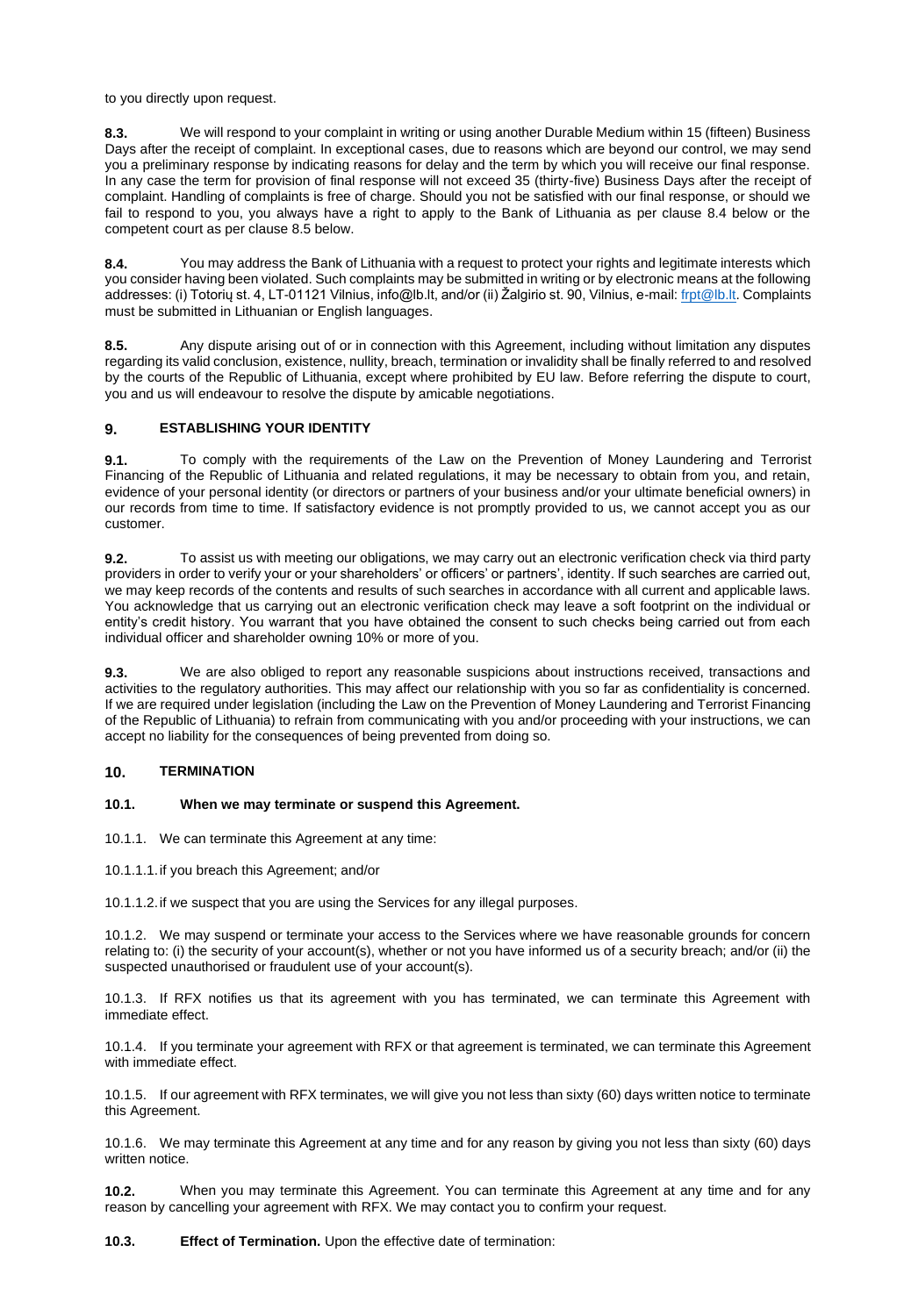10.3.1. you will no longer be able to avail yourself of the Services;

10.3.2. we shall redeem any Electronic Money we hold for you and send the equivalent funds to a bank account in your name, unless agreed by both parties, less any monies which are due and owing to us, where relevant. Redemption of your Electronic Money as such will always be free of charge.

**10.4.** After termination, you may contact us using the contact details set out in clause 2.3 to redeem any Electronic Money you still hold with us.

# **11. CONFIDENTIALITY**

**11.1.** Each party undertakes that it shall not at any time, disclose to any person any confidential information concerning the business, affairs, customers, clients or suppliers of the other party or of any member of the group of companies to which the other party belongs, except in the following circumstances:

11.1.1. to its employees, officers, representatives or advisers who need to know such information for the purposes of exercising the party's rights or carrying out its obligations under or in connection with this Agreement. Each party shall ensure that its employees, officers, representatives or advisers to whom it discloses the other party's confidential information comply with this clause; and

11.1.2. as may be required by law, a court of competent jurisdiction or any governmental or regulatory authority.

# **12. HOW WE MAY USE YOUR PERSONAL INFORMATION AND DATA PROTECTION**

**12.1. How we may use your personal information.** We will only use your personal information as set out in our privacy policy which is available on our Website.

# **13. GENERAL**

**13.1. Even if we delay in enforcing under this Agreement, we can still enforce it later.** If we do not insist immediately that you do anything you are required to do under this Agreement, or if we delay in taking steps against you in respect of your breach of this Agreement that will not mean that you do not have to do those things and it will not prevent us taking steps against you at a later date.

**13.2. What if something unexpected happens?** We shall have no liability to you under this Agreement if we are prevented from or delayed in performing our obligations under this Agreement, or from carrying on our business, by acts, events, omissions or accidents beyond our reasonable control, including, without limitation, strikes, lockouts or other industrial disputes (whether involving us or any other party), failure of a utility service or transport or telecommunications network, act of God, war, riot, civil commotion, malicious damage, compliance with any law or governmental order, rule, regulation or direction, accident, breakdown of plant or machinery, fire, flood, storm or our default of subcontractors, provided that you are notified of such an event and its expected duration.

**13.3. If a court finds part of this Agreement illegal, the rest will continue in force.** Each of the subclauses, clauses and paragraphs of this Agreement operates separately. If any court or relevant authority decides that any of them are unlawful, the remaining subclauses, clauses and paragraphs will remain in full force and effect.

**13.4. We are not partners, and neither of us may act as the other's agent.** Nothing in this Agreement is intended to or shall operate to create a partnership or joint venture between you and us, or authorise either party to act as agent for the other, and neither party shall have the authority to act in the name or on behalf of or otherwise to bind the other in any way (including, but not limited to, the making of any representation or warranty, the assumption of any obligation or liability and the exercise of any right or power).

**13.5. We can make amendments to this Agreement.** We shall have the right to make such amendments to this Agreement, via RFX, as are necessary to comply with any laws and regulations that are applicable to the performance of our obligations under this Agreement where such laws and regulations are implemented and/or amended after the date of this Agreement. Such amendments may be made at any time upon as much notice as possible to you and shall take effect following such notice, if any. If you object to the proposed amendments, you have the right to terminate this Agreement without charge before the date proposed by us for the entry into force of the changes. You will be deemed to have accepted the proposed amendments unless you notify us and terminate this Agreement before the date proposed by us for the entry into force of the changes. If no objection is received from you, such amendments shall take effect from the date specified by us but may not affect any rights or obligations that have already arisen and will not be retrospective.

**13.6. What happens if you are jointly a client of ours with another person?** Where you comprise two or more people, each person will be jointly and severally liable to us in respect of all obligations contained in this Agreement.

**13.7. Can you obtain a copy of this Agreement or additional information?** You may request and we shall provide a copy of this Agreement at any time prior to termination of this Agreement.

**13.8. We may transfer this Agreement to someone else.** We may transfer our rights and obligations under this Agreement to another organisation without your consent. We will always tell you in writing if this happens and we